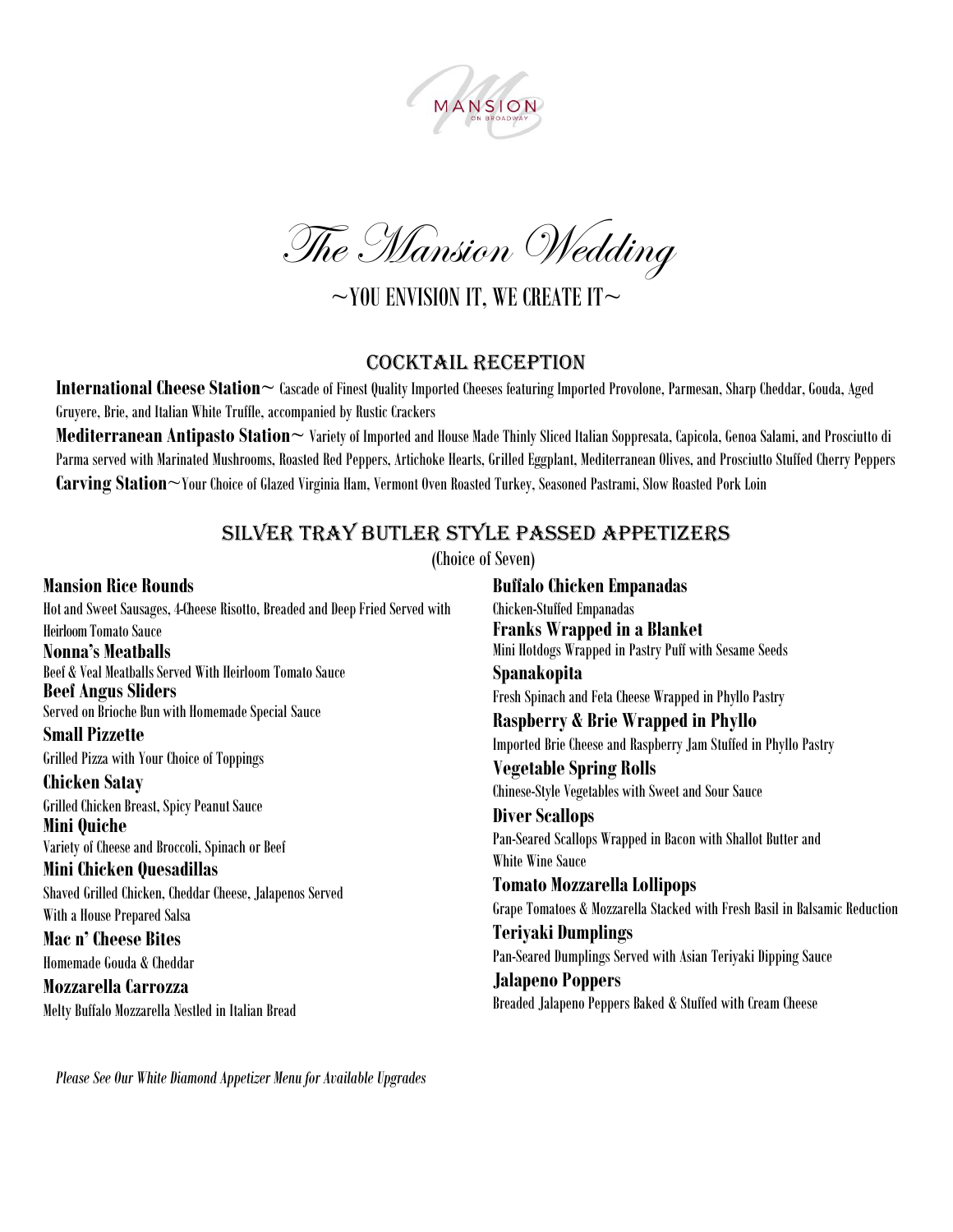

#### Salad Course (*Select One)*

**Signature Salad**~Arugula, Fennel, Cranberries, Red Onion and Goat Cheese Served with Raspberry Vinaigrette **Mansion Mixed Greens**~Baby Field Greens, Red Onion, Grape Tomatoes, Cucumber, Black Olives Served with Balsamic Vinaigrette **Caesar Salad**~Hearts of Romaine, Garlic Croutons, Shavings of Parmigiano-Reggiano Cheese with Creamy Parmesan Dressing **Tomato & Mozzarella Salad**~Fresh Tomatoes & Mozzarella Drizzled with Olive Oil & Fresh Basil

## Pasta Course *(Select One)*

**Penne Vodka~**Sauteed Onion in Pink Vodka Sauce with Prosciutto di Parma **Marinara**~Homemade Heirloom Family Recipe **Tortellini Alfredo**~Tri-Color Tortellini in a Parmesan Cream Sauce **Farfalle with Broccoli, Garlic & Oil**~Sautéed Broccoli in Garlic and Oil, Finished with a Parmesan Cheese **Rigatoni Bolognese**~Ragu of Pork, Veal and Beef with Homemade Marinara Sauce **Cavatelli with Broccoli Rabe & Sausage**~Homemade Cavatelli with Sauteed Broccoli Rabe and Italian Sausage (optional) in Fresh Garlic & White Wine Reduction **\*Millionaire Mac & Cheese**~Elbow Pasta, Parmesan, Alfredo Sauce with Black Truffle Oil **\*Short Rib Ravioli**~Homemade Ravioli with Braised Short Rib Marinara Sauce

# Main Course *(Select Three)*

**Chicken Cordon Bleu** ~Boneless Chicken Breast Stuffed with Imported Ham & Cheese in a White Wine Reduction Served with Truffle Roasted Potatoes & Sauteed Broccoli **Panko Crusted Chicken Francese**~Chicken Breast Sauteed in Lemon White Wine Sauce Served with Potato Puree & Baby Vegetables **Chicken Scarpariello~**All-White Chicken Breast in a White Wine Reduction served with Potatoes & Cherry Peppers **Stuffed Filet of Sole**~Stuffed with Crab Meat & Risotto in a White Wine Tarragon Butter Sauce & Served with Fried Cauliflower **Alaskan Salmon**~Pan-Seared & Topped with Herb Browned Butter Served with Polenta **Prime Rib**~Boned Out Prime Select Meat Au Jus Served with Bacon-Wrapped Vegetables & Bistro Fries **\*Petite Filet Mignon**~Slow Roasted in a Port Wine Reduction & Served with Roasted Asparagus & Garlic Mashed Potatoes **Eggplant Stack**~Fried Eggplant, Tomato, Homemade Mozzarella, Basil, Aged Balsamic & Extra Virgin Olive Oil Drizzle **Roasted Red Pepper & Mozzarella Neapolitan**~Roasted Red Pepper, Homemade Mozzarella & Breaded Eggplant **Truffle Mushroom Risotto**~Creamy Arborio Rice with Sautéed Seasonal Veggies with a Hint of Truffle

## **DESSERT**

Coffee & Tea~Assortment of Homemade Italian Cookies